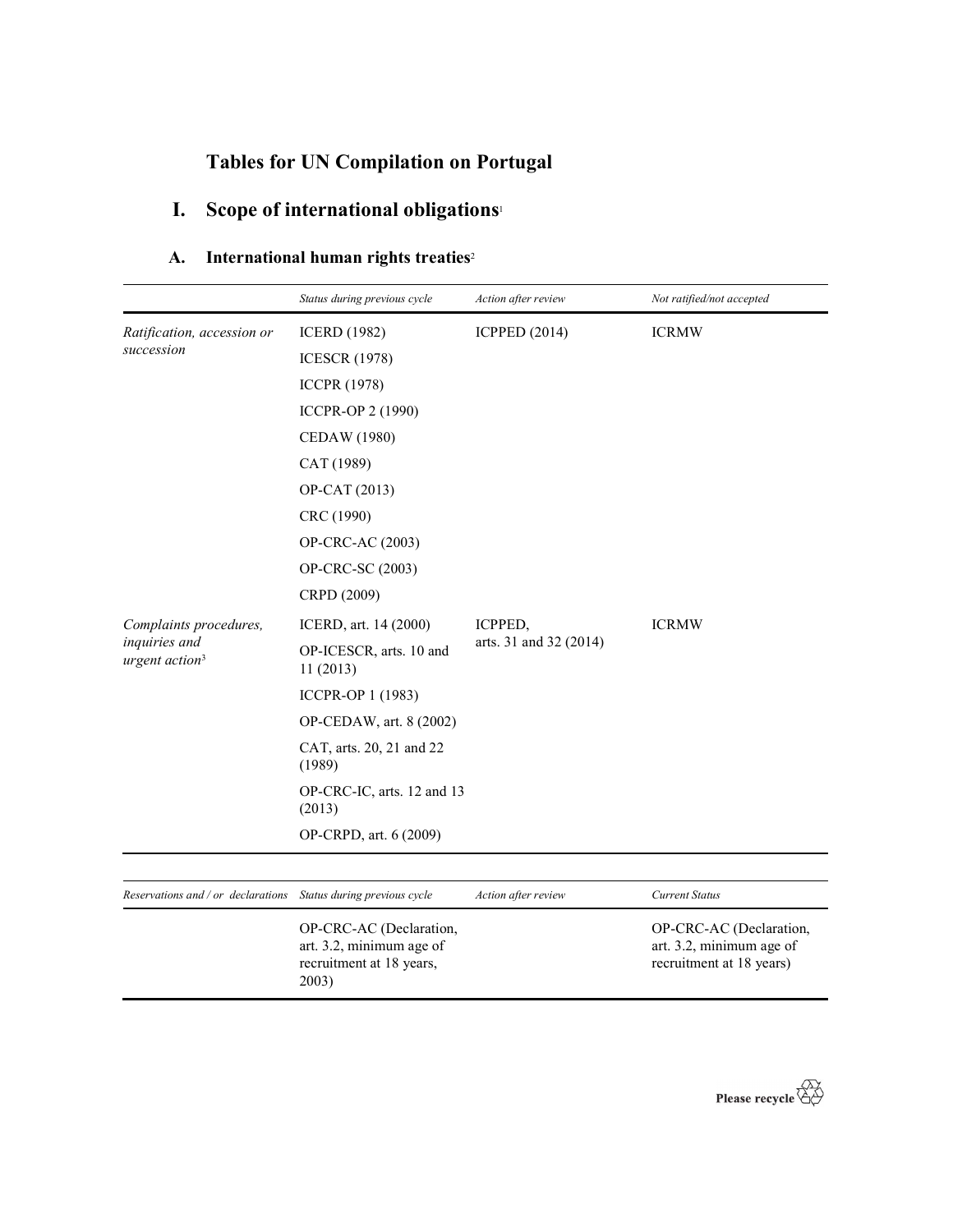|                                          | Status during previous cycle                                                             | Action after review | Not ratified               |
|------------------------------------------|------------------------------------------------------------------------------------------|---------------------|----------------------------|
| Ratification, accession or<br>succession | Convention on the<br>Prevention and Punishment<br>of the Crime of Genocide               |                     |                            |
|                                          | Geneva Conventions of 12<br>August 1949 and Additional<br>Protocols thereto <sup>4</sup> |                     |                            |
|                                          | Rome Statute of the<br><b>International Criminal Court</b>                               |                     |                            |
|                                          | Conventions on refugees<br>and stateless persons <sup>5</sup>                            |                     |                            |
|                                          | Palermo Protocol <sup>6</sup>                                                            |                     |                            |
|                                          | <b>ILO</b> fundamental<br>Conventions <sup>7</sup>                                       |                     |                            |
|                                          | ILO Convention 1898                                                                      |                     | ILO Convention No. $169^9$ |
|                                          | Convention against<br>Discrimination in Education                                        |                     |                            |

## B. Other main relevant international instruments

# II. Cooperation with human rights mechanisms and bodies

|              | <b>Reporting status</b>                                |                                                  |                                   |                                                      |  |
|--------------|--------------------------------------------------------|--------------------------------------------------|-----------------------------------|------------------------------------------------------|--|
| Treaty body  | Concluding observations<br>included in previous review | Latest report submitted<br>since previous review | Latest concluding<br>observations | Reporting status                                     |  |
| <b>CERD</b>  | March 2012                                             | 2015                                             | December 2016                     | Eighteenth and<br>nineteenth reports due<br>in 2019. |  |
| <b>CESCR</b> |                                                        | 2011                                             | November 2014                     | Fifth report due in<br>2019.                         |  |
| HR Committee | October 2012                                           | --                                               |                                   | Fifth report due in<br>October 2018.                 |  |
| <b>CEDAW</b> |                                                        | 2013                                             | October 2015                      | Tenth report due in<br>2019.                         |  |
| <b>CAT</b>   | November 2013                                          | 2018                                             |                                   | Seventh report<br>pending<br>consideration.          |  |

### A. Cooperation with treaty bodies<sup>10</sup>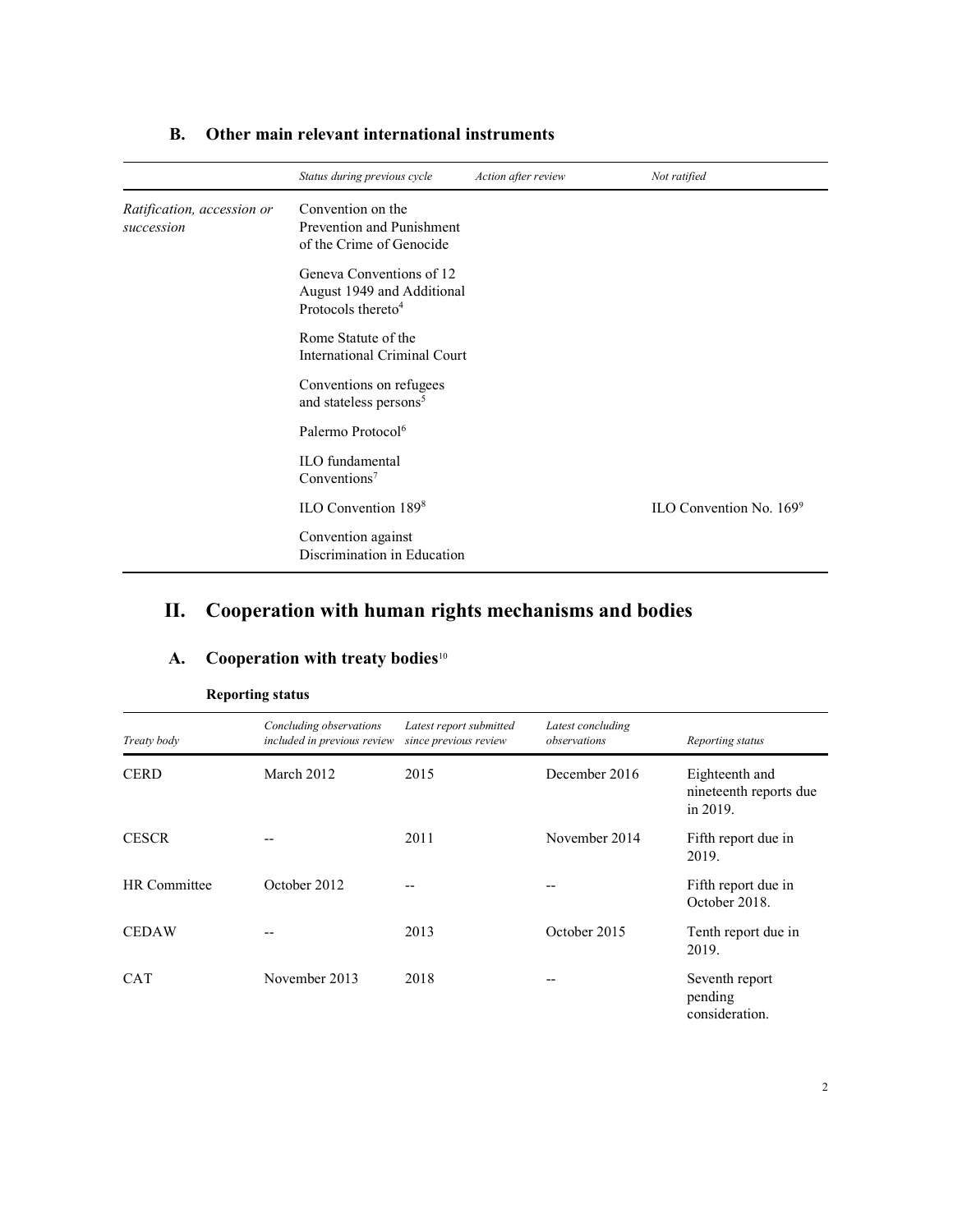| <b>CRC</b>  |       | 2011 (on CRC, OP-<br>CRC-AC and OP-<br>$CRC-SC$ ) / 2018 | January 2014 (on<br>CRC, OP-CRC-AC<br>and OP-CRC-SC) | Fifth and sixth reports<br>pending consideration<br>in 2019. |
|-------------|-------|----------------------------------------------------------|------------------------------------------------------|--------------------------------------------------------------|
| <b>CRPD</b> |       | 2012                                                     | April 2016                                           | Second to fourth<br>reports due in 2023.                     |
| <b>CED</b>  | $- -$ | 2016                                                     | $- -$                                                | Initial report pending<br>consideration in<br>November 2018. |

| Treaty body         | Due in | Subject matter                                                                                                                                                                                                                                                                                                                                                               | Submitted                                                                         |
|---------------------|--------|------------------------------------------------------------------------------------------------------------------------------------------------------------------------------------------------------------------------------------------------------------------------------------------------------------------------------------------------------------------------------|-----------------------------------------------------------------------------------|
| <b>CERD</b>         | 2013   | Discrimination of<br>immigrant women and<br>women belonging to<br>minority groups;<br>discrimination against<br>Ciganos and Roma; and<br>poverty and racism. <sup>11</sup>                                                                                                                                                                                                   | 2015. <sup>13</sup> Further information<br>requested. <sup>14</sup>               |
|                     | 2017   | Dialogue between the police 2017. <sup>15</sup> Further information<br>and communities belonging<br>to ethnic minorities; access<br>to justice and the<br>functioning of the justice<br>system; adoption of the new<br>anti-discrimination draft<br>law; and implement the<br>National Roma Integration<br>Strategy. $12$                                                    | requested. <sup>16</sup>                                                          |
| <b>HR</b> Committee | 2013   | Pre-trial detention; prison<br>conditions; and domestic<br>violence. <sup>17</sup>                                                                                                                                                                                                                                                                                           | 2014 <sup>18</sup> and 2015 <sup>19</sup> . Follow<br>up concluded. <sup>20</sup> |
| <b>CEDAW</b>        | 2017   | Violence against women;<br>and health. <sup>21</sup>                                                                                                                                                                                                                                                                                                                         | 2017. <sup>22</sup> Further information<br>requested. <sup>23</sup>               |
| <b>CAT</b>          | 2014   | 2014 <sup>25</sup> and 2017 <sup>26</sup> .<br>Ensuring or strengthening<br>legal safeguards for persons<br>detained; conducting<br>prompt, impartial and<br>effective investigations;<br>prosecuting suspects and<br>sanctioning perpetrators of<br>torture or ill-treatment; and<br>domestic violence and ill-<br>treatment of Roma and<br>other minorities. <sup>24</sup> |                                                                                   |
| <b>CRPD</b>         | 2017   | New national disability<br>strategy and independent                                                                                                                                                                                                                                                                                                                          | 2017 <sup>28</sup>                                                                |

Responses to specific follow-up requests from concluding observations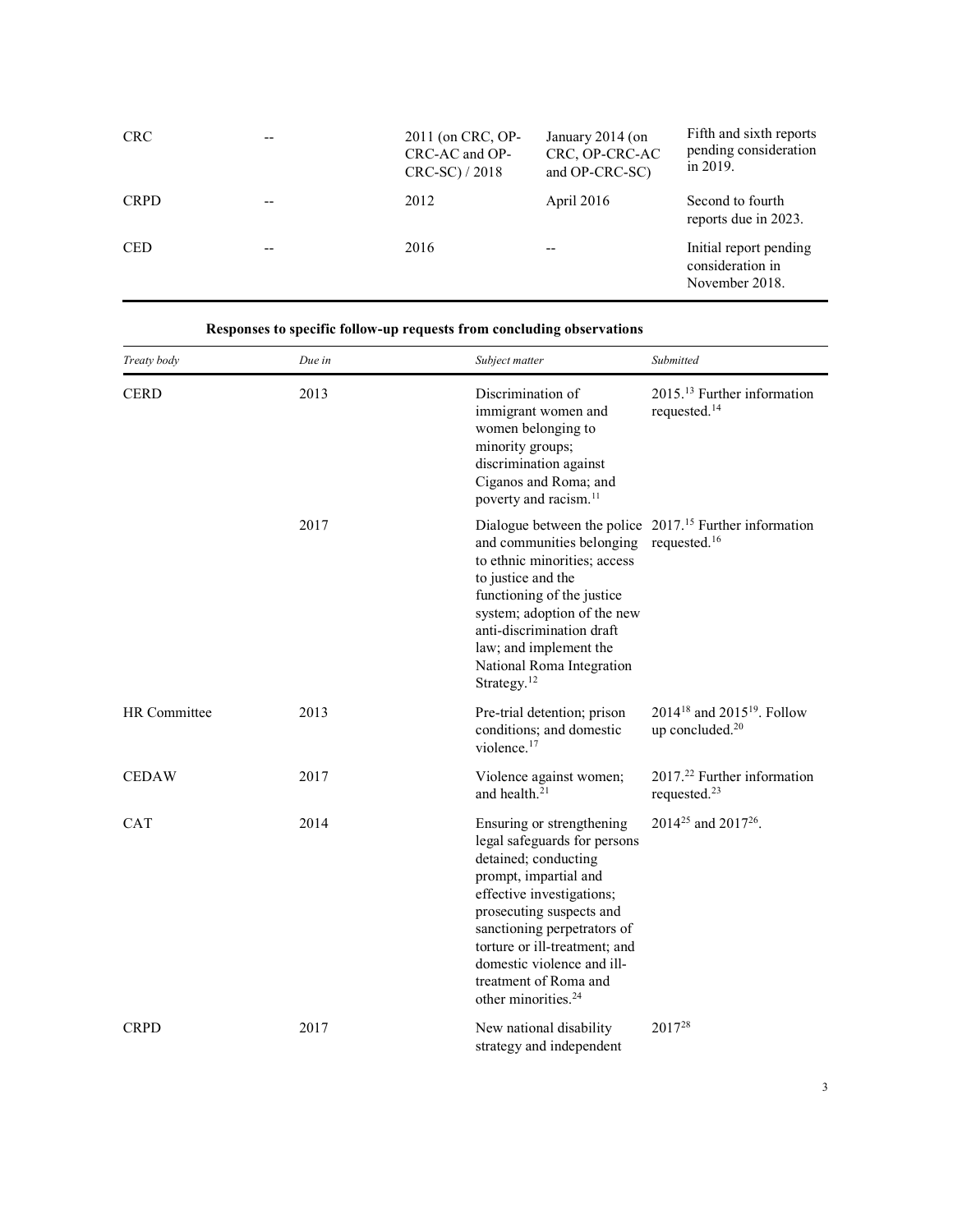mechanism to monitor the implementation of the  $Convention.<sup>27</sup>$ 

#### Country visits and/or inquiries by treaty bodies

| Treaty body | Date     | Subject matter |
|-------------|----------|----------------|
| <b>SPT</b>  | May 2018 | $-$            |

### B. Cooperation with special procedures<sup>29</sup>

|                                                         | Status during previous cycle                                                                                   | Current status                                                           |
|---------------------------------------------------------|----------------------------------------------------------------------------------------------------------------|--------------------------------------------------------------------------|
| Standing invitations                                    | <b>Yes</b>                                                                                                     | <b>Yes</b>                                                               |
| Visits undertaken                                       | African Descent (2011)                                                                                         | Adequate Housing and Water and<br>sanitation (Dec. 2016)                 |
|                                                         |                                                                                                                | Independence of Judges and Lawyers<br>(Feb. 2015)                        |
| Visits agreed to in principle                           |                                                                                                                | $-$                                                                      |
| Visits requested                                        |                                                                                                                | African Descent (requested 2019)<br>Food (requested 2019)<br>Development |
| Responses to letters of<br>allegation and urgent appeal | During the period under review 1<br>communications were sent. The<br>Government replied to 1<br>communications |                                                                          |

## C. Status of national human rights institutions $30$

| National human rights institution | Status during previous cycle | Status during present cycle <sup>31</sup> |
|-----------------------------------|------------------------------|-------------------------------------------|
| Provedor de Justicia              |                              |                                           |

Notes

|                                                                                                          |                                                            | <sup>1</sup> Unless indicated otherwise, the status of ratification of instruments listed in the table may be found on |
|----------------------------------------------------------------------------------------------------------|------------------------------------------------------------|------------------------------------------------------------------------------------------------------------------------|
|                                                                                                          |                                                            | the official website of the United Nations Treaty Collection database, Office of Legal Affairs of the                  |
| United Nations Secretariat, http://treaties.un.org/. Please also refer to the United Nations compilation |                                                            |                                                                                                                        |
|                                                                                                          | on Portugal from the previous cycle (A/HRC/WG.6/19/PRT/2). |                                                                                                                        |
|                                                                                                          |                                                            | $2\degree$ The following abbreviations have been used in the universal periodic review document:                       |
|                                                                                                          | <b>ICERD</b>                                               | International Convention on the Elimination of All Forms of                                                            |
|                                                                                                          |                                                            | Racial Discrimination;                                                                                                 |
|                                                                                                          | <b>ICESCR</b>                                              | International Covenant on Economic, Social and Cultural                                                                |
|                                                                                                          |                                                            | Rights;                                                                                                                |
|                                                                                                          |                                                            |                                                                                                                        |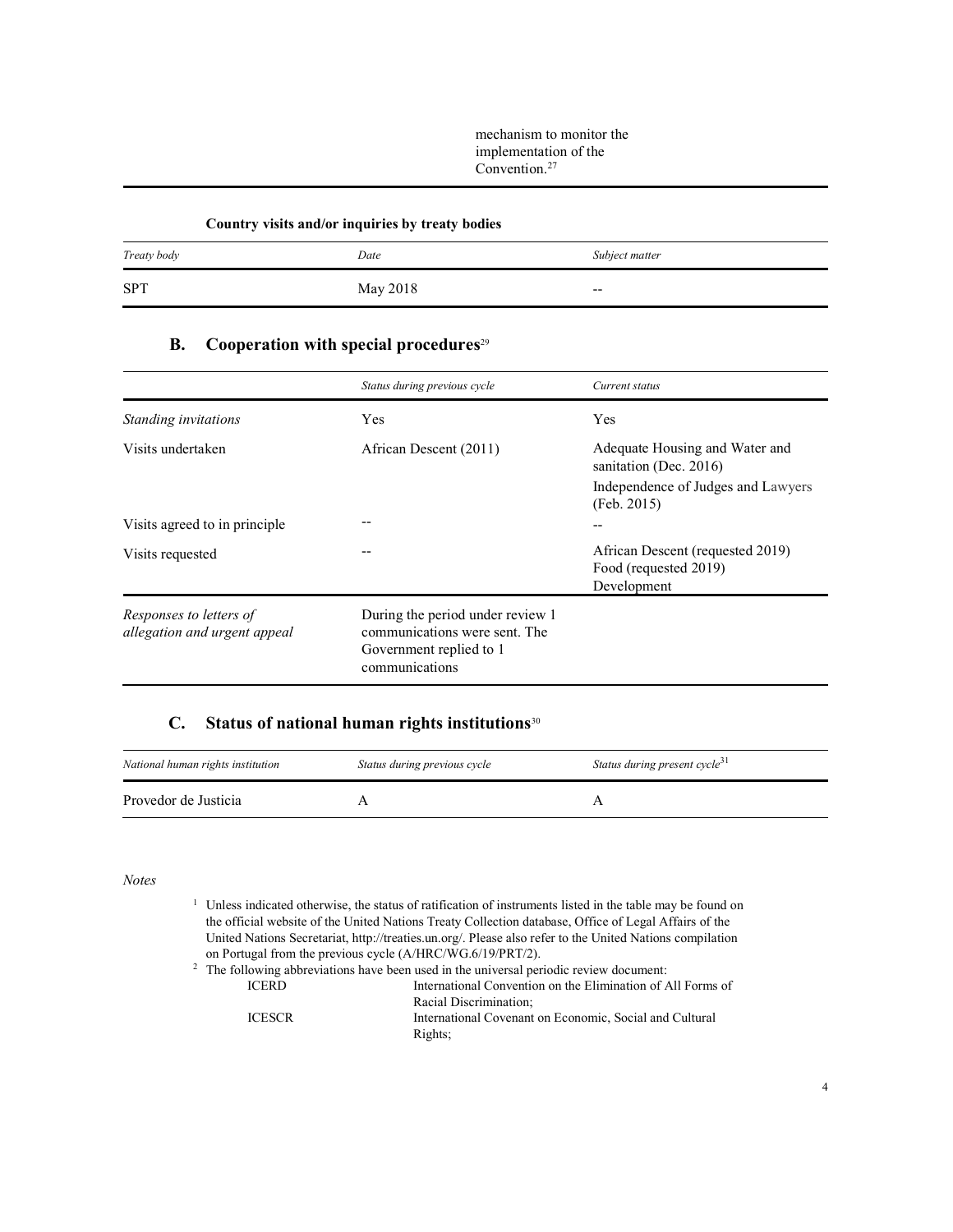| <b>OP-ICESCR</b>  | Optional Protocol to ICESCR;                                    |
|-------------------|-----------------------------------------------------------------|
| <b>ICCPR</b>      | International Covenant on Civil and Political Rights;           |
| <b>ICCPR-OP1</b>  | Optional Protocol to ICCPR;                                     |
| <b>ICCPR-OP 2</b> | Second Optional Protocol to ICCPR, aiming at the abolition of   |
|                   | the death penalty;                                              |
| <b>CEDAW</b>      | Convention on the Elimination of All Forms of Discrimination    |
|                   | against Women;                                                  |
| OP-CEDAW          | Optional Protocol to CEDAW;                                     |
| <b>CAT</b>        | Convention against Torture and Other Cruel, Inhuman or          |
|                   | Degrading Treatment or Punishment;                              |
| OP-CAT            | Optional Protocol to CAT;                                       |
| <b>CRC</b>        | Convention on the Rights of the Child;                          |
| OP-CRC-AC         | Optional Protocol to CRC on the involvement of children in      |
|                   | armed conflict;                                                 |
| OP-CRC-SC         | Optional Protocol to CRC on the sale of children, child         |
|                   | prostitution and child pornography,                             |
| OP-CRC-IC         | Optional Protocol to CRC on a communications procedure;         |
| <b>ICRMW</b>      | International Convention on the Protection of the Rights of All |
|                   | Migrant Workers and Members of Their Families;                  |
| <b>CRPD</b>       | Convention on the Rights of Persons with Disabilities;          |
| <b>OP-CRPD</b>    | Optional Protocol to CRPD;                                      |
| <b>ICPPED</b>     | International Convention for the Protection of All Persons      |
|                   | from Enforced Disappearance.                                    |

- <sup>3</sup> Individual complaints: ICCPR-OP 1, art. 1; OP-CEDAW, art. 1; OP-CRPD, art. 1; OP-ICESCR, art. 1; OP-CRC-IC, art. 5; ICERD, art. 14; CAT, art. 22; ICRMW, art. 77; and ICPPED, art. 31. Inquiry procedure: OP-CEDAW, art. 8; CAT, art. 20; ICPPED, art. 33; OP-CRPD, art. 6; OP-ICESCR, art. 11; and OP-CRC-IC, art. 13. Inter-State complaints: ICCPR, art. 41; ICERD, art. 11; ICRMW, art. 76; ICPPED, art. 32; CAT, art. 21; OP-ICESCR, art. 10; and OP-CRC-IC, art. 12. Urgent action: ICPPED, art. 30.
- 4 Geneva Convention for the Amelioration of the Condition of the Wounded and Sick in Armed Forces in the Field (First Convention); Geneva Convention for the Amelioration of the Condition of Wounded, Sick and Shipwrecked Members of Armed Forces at Sea (Second Convention); Geneva Convention relative to the Treatment of Prisoners of War (Third Convention); Geneva Convention relative to the Protection of Civilian Persons in Time of War (Fourth Convention);Protocol Additional to the Geneva Conventions of 12 August 1949, and relating to the Protection of Victims of International Armed Conflicts (Protocol I); Protocol Additional to the Geneva Conventions of 12 August 1949, and relating to the Protection of Victims of Non-International Armed Conflicts (Protocol II); Protocol Additional to the Geneva Conventions of 12 August 1949, and relating to the Adoption of an Additional Distinctive Emblem (Protocol III). For the official status of ratifications, see Federal Department of Foreign Affairs of Switzerland, at https://www.dfae.admin.ch/eda/fr/dfae/politique-exterieure/droit-international-public/traites-

internationaux/depositaire/protection-des-victimes-de-la-guerre.html

- 5 1951 Convention relating to the Status of Refugees and its 1967 Protocol, 1954 Convention relating to the Status of Stateless Persons, and 1961 Convention on the Reduction of Statelessness.
- 6 Protocol to Prevent, Suppress and Punish Trafficking in Persons, Especially Women and Children, supplementing the United Nations Convention against Transnational Organized Crime.
- 7 International Labour Organization Convention No. 29 concerning Forced or Compulsory Labour; Convention No. 105 concerning the Abolition of Forced Labour; Convention No. 87 concerning Freedom of Association and Protection of the Right to Organise; Convention No. 98 concerning the Application of the Principles of the Right to Organise and to Bargain Collectively; Convention No. 100 concerning Equal Remuneration for Men and Women Workers for Work of Equal Value; Convention No. 111 concerning Discrimination in Respect of Employment and Occupation; Convention No. 138 concerning Minimum Age for Admission to Employment; Convention No. 182 concerning the Prohibition and Immediate Action for the Elimination of the Worst Forms of Child Labour.
- 8 Domestic Workers Convention, 2011 (No. 189).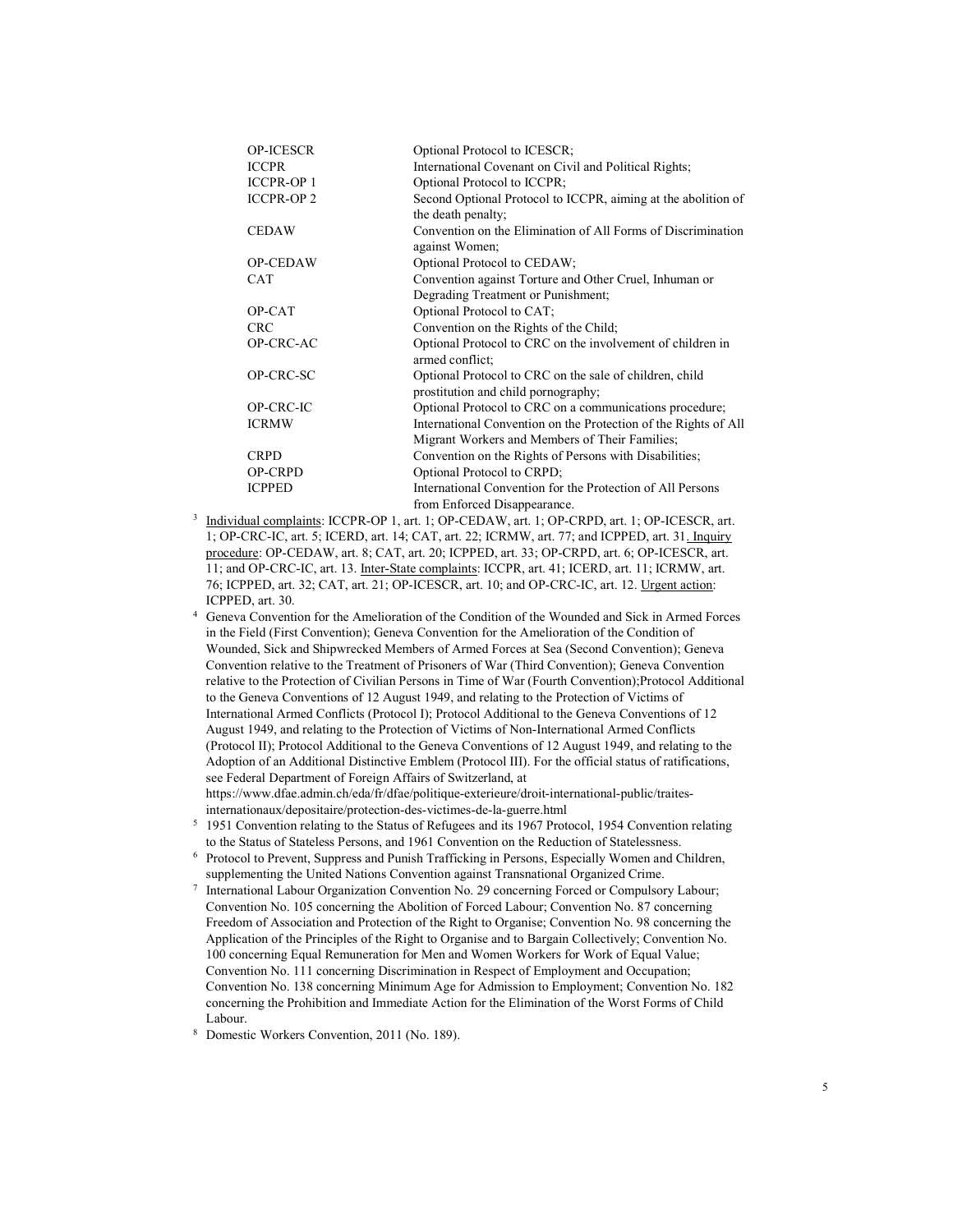9 ILO Indigenous and Tribal Peoples Convention, 1989 (No. 169).

 $10$  The following abbreviations have been used in the present document:

| <b>CERD</b>  | Committee on the Elimination of Racial Discrimination;   |
|--------------|----------------------------------------------------------|
| <b>CESCR</b> | Committee on Economic, Social and Cultural Rights;       |
| HR Committee | Human Rights Committee;                                  |
| <b>CEDAW</b> | Committee on the Elimination of Discrimination against   |
|              | Women:                                                   |
| <b>CAT</b>   | Committee against Torture;                               |
| <b>CRC</b>   | Committee on the Rights of the Child;                    |
| <b>CMW</b>   | Committee on the Protection of the Rights of All Migrant |
|              | Workers and Members of Their Families;                   |
| <b>CRPD</b>  | Committee on the Rights of Persons with Disabilities;    |
| <b>CED</b>   | Committee on Enforced Disappearances;                    |
| <b>SPT</b>   | Subcommittee on Prevention of Torture.                   |
|              |                                                          |

<sup>11</sup> CERD/C/PRT/CO/12-14, para. 28.

<sup>12</sup> CERD/C/PRT/CO/15-17, para. 33.

- <sup>13</sup> CERD/C/PRT/CO/12-14/Add.1.
- <sup>14</sup> Letter from CERD to the Permanent Mission of Portugal to the United Nations Office and other international organizations in Geneva, dated 15 May 2015, available from https://tbinternet.ohchr.org/Treaties/CERD/Shared%20Documents/PRT/INT\_CERD\_FUL\_PRT\_206 71\_E.pdf (accessed on 17 August 2018).
- <sup>15</sup> CERD/C/PRT/CO/15-17/ADD.1.
- <sup>16</sup> Letter from CERD to the Permanent Mission of Portugal to the United Nations Office and other international organizations in Geneva, dated 23 May 2018, available from https://tbinternet.ohchr.org/Treaties/CERD/Shared%20Documents/PRT/INT\_CERD\_FUL\_PRT\_312 58 E.pdf (accessed on 17 August 2018).
- <sup>17</sup> CCPR/C/PRT/CO/4, para. 16.
- <sup>18</sup> CCPR/C/PRT/CO/4/Add.1 and CCPR/C/PRT/CO/4/Add.2.
- <sup>19</sup> CCPR/C/PRT/CO/4/Add.3.
- <sup>20</sup> Letter from HR Committee to the Permanent Mission of Portugal to the United Nations Office and other international organizations in Geneva, dated 6 August 2015, available from https://tbinternet.ohchr.org/Treaties/CCPR/Shared%20Documents/PRT/INT\_CCPR\_FUL\_PRT\_2130 2\_E.pdf (accessed on 17 August 2018). See also previous Letter from HR Committee to the Permanent Mission of Portugal to the United Nations Office and other international organizations in Geneva, dated 1 December 2014, available from https://tbinternet.ohchr.org/Treaties/CCPR/Shared%20Documents/PRT/INT\_CCPR\_FUL\_PRT\_1933 5\_E.pdf (accessed on 17 August 2018).
- <sup>21</sup> CEDAW/C/PRT/CO/8-9, para. 51.
- <sup>22</sup> CEDAW/C/PRT/CO/8-9/Add.1.
- <sup>23</sup> Letter from CEDAW to the Permanent Mission of Portugal to the United Nations Office and other international organizations in Geneva, dated 13 April 2018, available from https://tbinternet.ohchr.org/Treaties/CEDAW/Shared%20Documents/PRT/INT\_CEDAW\_FUL\_PRT \_30902\_E.pdf (accessed on 17 August 2018).
- <sup>24</sup> CAT/C/PRT/CO/5-6, para. 24.
- <sup>25</sup> CAT/C/PRT/CO/5-6/Add.2.
- <sup>26</sup> CAT/C/PRT/CO/5-6/Add.3. See also Letter from CAT to the Permanent Mission of Portugal to the United Nations Office and other international organizations in Geneva, dated 29 August 2016, available from
- https://tbinternet.ohchr.org/Treaties/CAT/Shared%20Documents/PRT/INT\_CAT\_FUL\_PRT\_25022\_ E.pdf (accessed on 17 August 2018).
- <sup>27</sup> CRPD/C/PRT/CO/1, para. 67.
- <sup>28</sup> CRPD/C/PRT/CO/1/Add.1.
- <sup>29</sup> For the titles of special procedure mandate holders see:
- https://spcommreports.ohchr.org/about/abbreviations
- <sup>30</sup> According to article 5 of the rules of procedure of the Global Alliance of National Human Rights Institutions (GANHRI), the classifications for accreditation used by the Sub-Committee are: A: